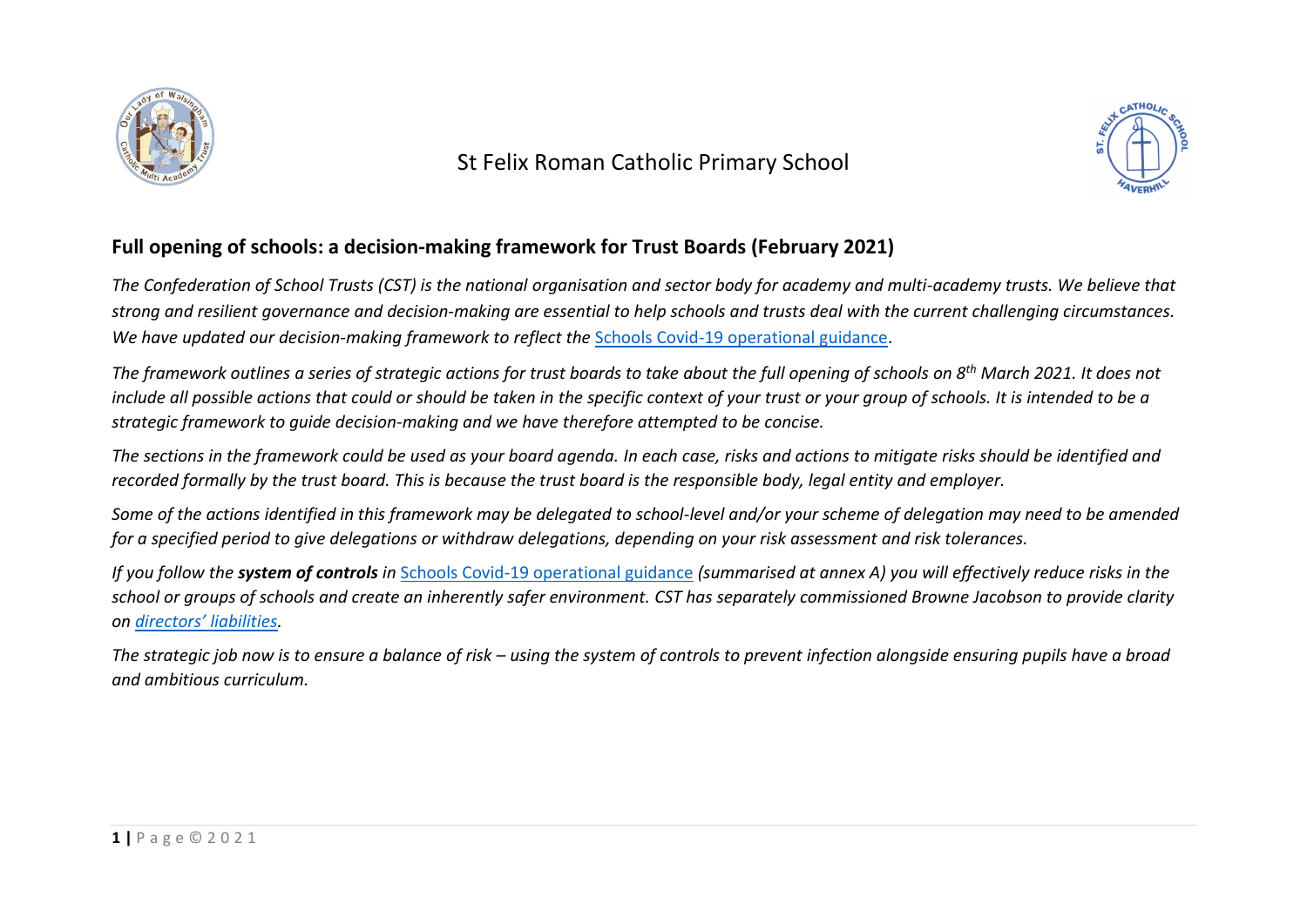## **Decisions and actions to take before opening your schools for all pupils from 8th March 2021 This update 21st May 2021**

| <b>Health and</b><br>safety | Review health and safety risk assessments ensuring these<br>are based on the Public Health System of Controls in the<br>DfE guidance summarised in annex A below. More<br>information about health and safety risk assessments in<br>set out in annex A of the DfE guidance. Consider using<br>HSE managing risks and risk templates.<br>Ensure consultation has taken place with all staff and<br>their representatives in line with <b>HSE</b> requirements                                                                                                                            | Each class serves as primary bubble but integrates at lunch and<br>break time with those who enter via the same door at the same<br>time. Fixed start and end of day entrance / exit points agreed and<br>shared with staff and parents.<br>Reminder of September protocols shared with Staff including<br>iteration of the importance of masks in communal areas, cleaning<br>and ventilation 24.2.21 Mask use reiterated 2.3.21<br>Full Risk Assessment shared with staff 26.2.21                                                                                                                                                    |
|-----------------------------|------------------------------------------------------------------------------------------------------------------------------------------------------------------------------------------------------------------------------------------------------------------------------------------------------------------------------------------------------------------------------------------------------------------------------------------------------------------------------------------------------------------------------------------------------------------------------------------|----------------------------------------------------------------------------------------------------------------------------------------------------------------------------------------------------------------------------------------------------------------------------------------------------------------------------------------------------------------------------------------------------------------------------------------------------------------------------------------------------------------------------------------------------------------------------------------------------------------------------------------|
|                             | Ensure statutory site checks are carried out, if require. If<br>buildings are closed or have reduced occupancy, water<br>stagnation can occur. This can increase the risk of<br>Legionnaire's Disease. Additional advice on safely<br>reoccupying buildings can be found in the Chartered<br>Institute of Building Services Engineers' guidance on<br>emerging from lockdown)<br>Commission cleaning of all sites using guidance on                                                                                                                                                      | All staff are fully briefed on school H&S protocol documents and<br>receive printed copies for reference. All staff have the<br>opportunity to raise any concerns or queries and clarify<br>understanding. All staff understand the importance of consistent<br>adherence to guidance.<br>Schedule of checks and maintenance have been maintained<br>during lockdown and continue.<br>Deep clean during half term (15-16/2/21)                                                                                                                                                                                                         |
|                             | cleaning non-health care settings.<br>Review arrangements to ensure good ventilation. Advice<br>on this can be found in Health and Safety Executive<br>guidance on air conditioning and ventilation during the<br>coronavirus outbreak. Refer to the system of controls for<br>guidance on keeping occupied spaces well ventilated.<br>Agree a policy and procedures should a child or adult fall<br>ill with the coronavirus on site, fall ill having recently<br>been on site and/or if a number of people fall ill related<br>to a particular site (use DfE guidance on the system of | All staff are aware of importance of good ventilation and consider<br>when organising classroom and learning spaces (e.g. school hall)<br>Should an adult or child fall ill on site they will wait in the small<br>den with windows open Flow chart poster for response to<br>symptomatic pupil or staff displayed throughout the school.<br>Small Den for isolation and PPE is stored here. Top corridor boys<br>designated toilet which will be cleaned and disinfected before<br>anyone else uses it. Any adult who waits with them should wear<br>PPE. In the event of a positive test within the bubble DfE/PHE<br>advice sought. |
|                             | controls)<br>Ensure there is a critical path decision making process/<br>contingency plan in case of a local outbreak.                                                                                                                                                                                                                                                                                                                                                                                                                                                                   | A record will be kept of all visitors to the school containing<br>information about contact with adults or children within the<br>school. Contractor protocol shared on arrival                                                                                                                                                                                                                                                                                                                                                                                                                                                        |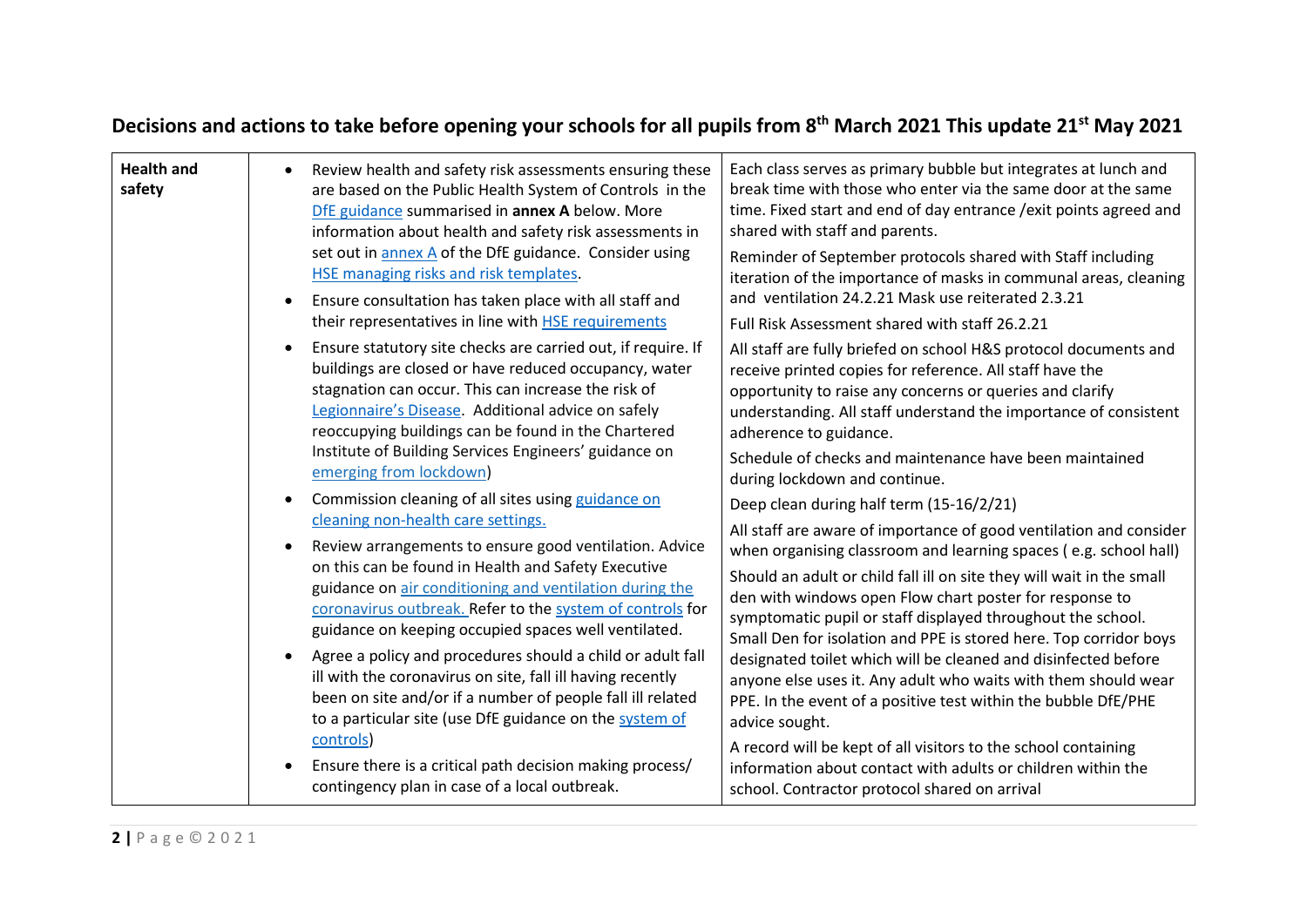|                              | Assess transport-related health and safety risks and how<br>these can be mitigated.                                                                                   | Additional social distancing reminder posters to be displayed on<br>external notice boards, school entrances, staffroom and office                                   |
|------------------------------|-----------------------------------------------------------------------------------------------------------------------------------------------------------------------|----------------------------------------------------------------------------------------------------------------------------------------------------------------------|
|                              | Review the arrangements for Covid-19 asymptomatic<br>testing, particularly in relation to onsite testing facilities<br>in secondary schools (see the Schools Covid-19 | spaces.<br>Hygiene reminder posters to be displayed in all classrooms, staff<br>room and toilets.                                                                    |
|                              | operational guidance). Ensure adequate risk assessments<br>are in place as required by RPA.                                                                           | PPE for adults dealing with children who become unwell with<br>symptoms of coronavirus or where there is a risk of spitting,<br>splashing or vomiting.               |
|                              |                                                                                                                                                                       | PPE for cleaning an area in which coronavirus is possible or<br>confirmed.                                                                                           |
|                              |                                                                                                                                                                       | Check sufficiency of stores of all cleaning materials regularly and<br>order as necessary - named individual                                                         |
|                              |                                                                                                                                                                       | Hand sanitiser at all school entrances and in classroom without<br>access to soap and water.                                                                         |
|                              |                                                                                                                                                                       | Every bubble will have a First Aid kit.                                                                                                                              |
|                              |                                                                                                                                                                       | HoS - EH - CEO critical path decision making process in case of<br>the need for further closures, or scaling back operations, to<br>address local infections.        |
|                              |                                                                                                                                                                       | External transport limited to a taxi for 7 pupils - Mask wearing<br>encouraged                                                                                       |
|                              |                                                                                                                                                                       | All staff have access to asymptomatic LFD tests and advised to<br>test twice weekly - Monday and Thursday morning. 96% uptake.<br>Separate risk assessment in place. |
|                              |                                                                                                                                                                       | Additional signage at school entrance to warn drivers of children<br>in car park 15.3.21                                                                             |
| <b>Pupils and</b><br>parents | Assess parental confidence and ensure processes are in<br>place to communicate clear and consistent expectations                                                      | Parental engagement throughout lockdown 3 via email/ phone /<br>Teams.                                                                                               |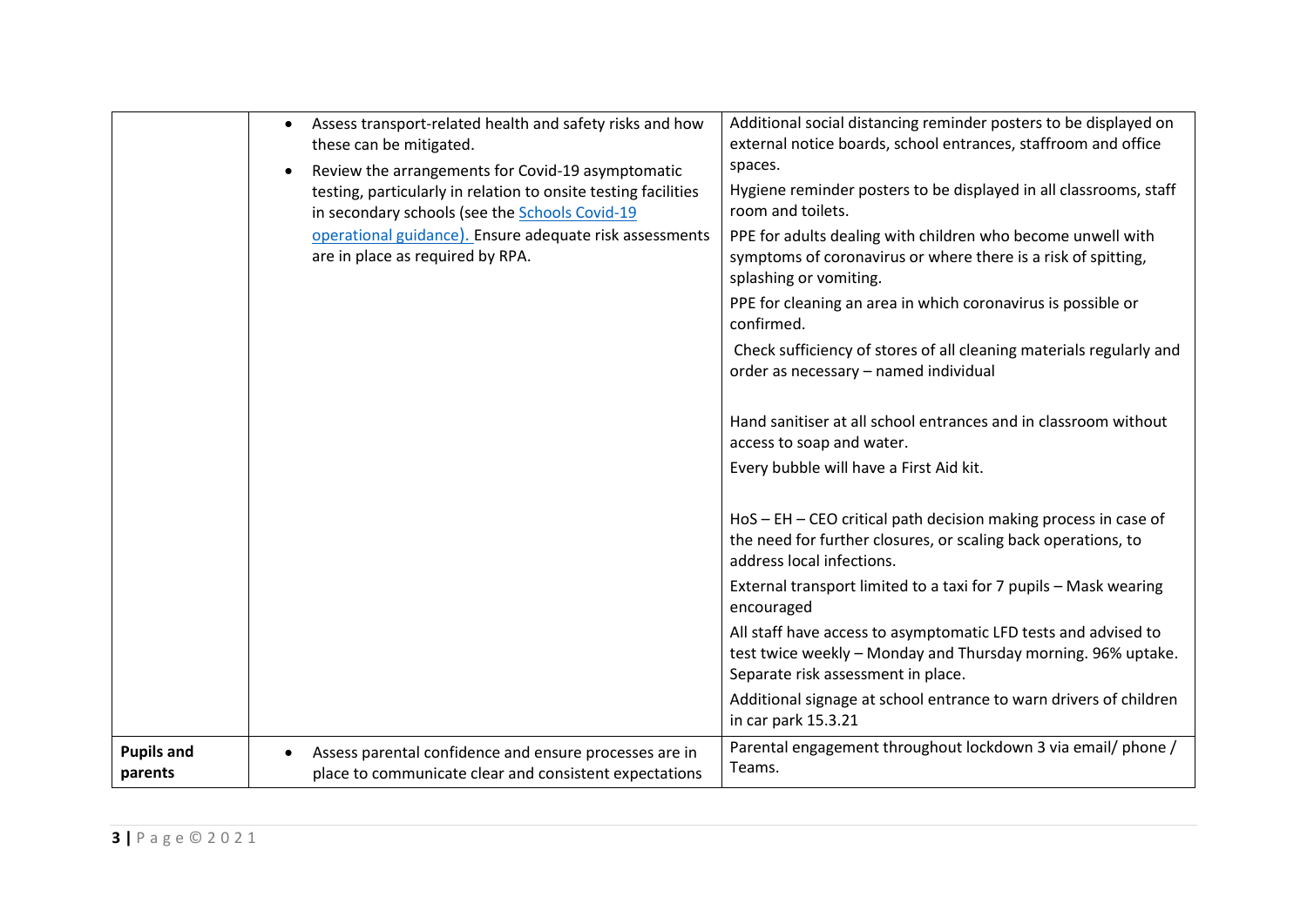|                                   | around school attendance to families ahead of 8 <sup>th</sup> March<br>2021.<br>Ensure appropriate support and arrangements are in<br>place for pupils with EHC plans.<br>Ensure that pupils most at risk of disengagement/most in<br>need of additional support are identified and support is<br>in place.<br>Audit wider family services supporting mental health,<br>bereavement, domestic violence etc in order to be able<br>to signpost/refer families where required (Public Health<br>England has published guidance on supporting children<br>and young people's mental health, Every Mind Matters<br>and advice for groups with specific mental health needs).                                                                                                                                                                                                                                                                                                                   | Parent consultations w/c 1.3.21 offered to all parents to provide<br>platform to assess parent confidence.<br>Parent letter sent iterating expectations for March 8 <sup>th</sup> return<br>24.2.21<br>All EHCP pupils in school throughout lockdown and in school<br>support remains in place.<br>Pupil Progress meetings held to discuss impact of lockdown on<br>vulnerable pupils and strategies in place. EH/HoS/ Class Teachers<br>Update audit of those most at risk of disengagement.<br>HoS engagement with 5 Steps Model to Wellbeing - Anna Freud<br>to maintain and develop in school support for pupils and staff<br>HoS: Domestic Abuse Champion Training undertaken<br>Two members of staff engaged with bereavement service locally                                                                         |
|-----------------------------------|--------------------------------------------------------------------------------------------------------------------------------------------------------------------------------------------------------------------------------------------------------------------------------------------------------------------------------------------------------------------------------------------------------------------------------------------------------------------------------------------------------------------------------------------------------------------------------------------------------------------------------------------------------------------------------------------------------------------------------------------------------------------------------------------------------------------------------------------------------------------------------------------------------------------------------------------------------------------------------------------|-----------------------------------------------------------------------------------------------------------------------------------------------------------------------------------------------------------------------------------------------------------------------------------------------------------------------------------------------------------------------------------------------------------------------------------------------------------------------------------------------------------------------------------------------------------------------------------------------------------------------------------------------------------------------------------------------------------------------------------------------------------------------------------------------------------------------------|
| <b>Workforce and</b><br><b>HR</b> | Review your trust's workforce audit. Some people on this<br>list will remain under the care of their doctor or<br>specialist, who are 'extremely clinically vulnerable' and<br>may be advised not to return to the workplace/ school.<br>Assess how many staff remain in this much smaller group<br>and the impact on the workforce. Guidance on shielding<br>and protecting people who are extremely clinically<br>vulnerable is here.<br>You will need to follow the specific guidance for<br>pregnant employees because pregnant women are<br>considered CV. In some cases pregnant women may also<br>have other health conditions that mean they are<br>considered CEV, where the advice for clinically extremely<br>vulnerable staff will apply.<br>Assess how many staff may be at increased risk due to<br>protected characteristics and disparities in outcomes.<br>Consider using an Equalities Impact Assessment. Please<br>note that as the employer, you must continue to meet | All staff willing to attend the site from 8 <sup>th</sup> March. Many CV<br>members of staff have received the vaccine (24.2.21)<br>Reasonable adjustments in place at request for pregnant<br>colleagues. Individual risk assessments for all staff in higher risk<br>group for health, BAME or over 60 reviewed due to change of<br>national guidelines - 17 member of staff have now received<br>vaccine (11.3.21)<br>E Safety training carried out by staff Jan-Mar 2021<br>Mental Health Awareness Training 19th January 2021<br>All staff safeguarding training is up to date<br>Continue well-being measures already in place.<br>School Advisory Service App available to all staff<br>Education Support Helpline 08000 562 561 24/7<br>Leadership Wellbeing Support :<br>leadershipwellbeingsupport@suffolk.gov.uk |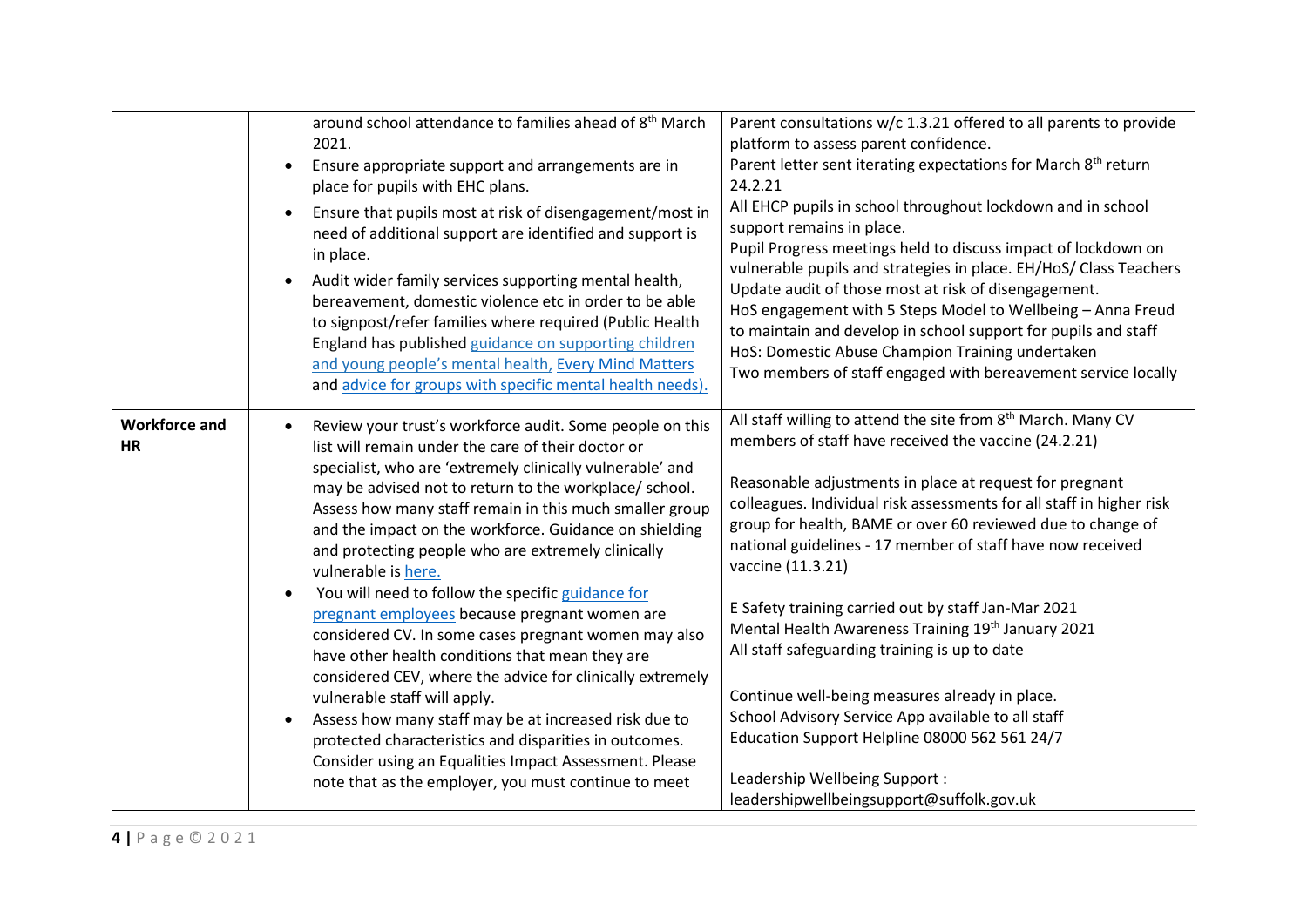|                                      | your equalities duties. See the Equality Act 2010 advice<br>for schools for more information.<br>In light of this assessment, scrutinise how staff will be<br>deployed.<br>If necessary and applicable in your circumstances,<br>consider using longer assignments with supply teachers<br>and agree a minimum number of hours across the rest of<br>the academic year.<br>Determine whether staff training is required prior to the<br>full return of pupils in March.<br>Consider what arrangements might be put in place for<br>staff wellbeing. All employers have a duty of care to their<br>employees, and this extends to their mental health.<br><b>Education Support provides a free helpline for school</b><br>staff and targeted support for mental health and<br>wellbeing. | Wellbeing included on CPD agendas<br>Meeting between DSL and ADSLs to review current situation and<br>address new concerns.<br>Tests available for distribution from 22.1.21 from Heads Office -<br>masks to be worn and social distancing maintained.<br>Testing commenced Wed 27th Jan<br>Return of all admin staff on site required with full attendance of<br>pupils - shared office space to be reviewed weekly. Initially<br>second member of staff works elsewhere in the building - Tues-<br>Thurs.<br>School visits for recruitment purposes undertaken from 16 <sup>th</sup> April<br>as per contractor protocol. |
|--------------------------------------|-----------------------------------------------------------------------------------------------------------------------------------------------------------------------------------------------------------------------------------------------------------------------------------------------------------------------------------------------------------------------------------------------------------------------------------------------------------------------------------------------------------------------------------------------------------------------------------------------------------------------------------------------------------------------------------------------------------------------------------------------------------------------------------------|-----------------------------------------------------------------------------------------------------------------------------------------------------------------------------------------------------------------------------------------------------------------------------------------------------------------------------------------------------------------------------------------------------------------------------------------------------------------------------------------------------------------------------------------------------------------------------------------------------------------------------|
|                                      | Ensure designated safeguarding leads (and deputies) are<br>provided with more time, especially in the first few<br>weeks of after 8 <sup>th</sup> March, to help them provide support<br>to staff and children regarding any new safeguarding and<br>welfare concerns and the handling of referrals to children<br>social care and other agencies where these are<br>appropriate                                                                                                                                                                                                                                                                                                                                                                                                        | Head of School visited St Gregory Sudbury for Peer Review -<br>Covid test day prior and 48 hours over the weekend and Covid<br>Test before returning to school - 7.5.21<br>Peer Review Visiting Heads hosted in the Den including lunchtime<br>- pupils and teachers remain 2m distance - classroom visits not<br>included. 14.5.21                                                                                                                                                                                                                                                                                         |
| <b>Curriculum and</b><br>timetabling | Scrutinise the plans for identifying the most important<br>$\bullet$<br>missed knowledge and how this will be covered, within a<br>broad curriculum in all subjects<br>Ensure the curriculum remains broad and ambitious and<br>that all pupils continue to be taught a wide range of<br>subjects<br>Ensure that there is a staffing plan and timetable for each<br>school, including any special arrangements where                                                                                                                                                                                                                                                                                                                                                                    | Group all classes (pupils, teachers and TAs) into separate phase<br>led operational Bubbles:<br>Bubble 1 Nursery/ Reception<br>o<br>Bubble 2 Years 1/2<br>O<br>Bubble 3 Classes y3 and Y3/4<br>0<br>Bubble 4 Classes Y4 and Y5<br>о<br>Bubble 5 Year 6<br>0                                                                                                                                                                                                                                                                                                                                                                 |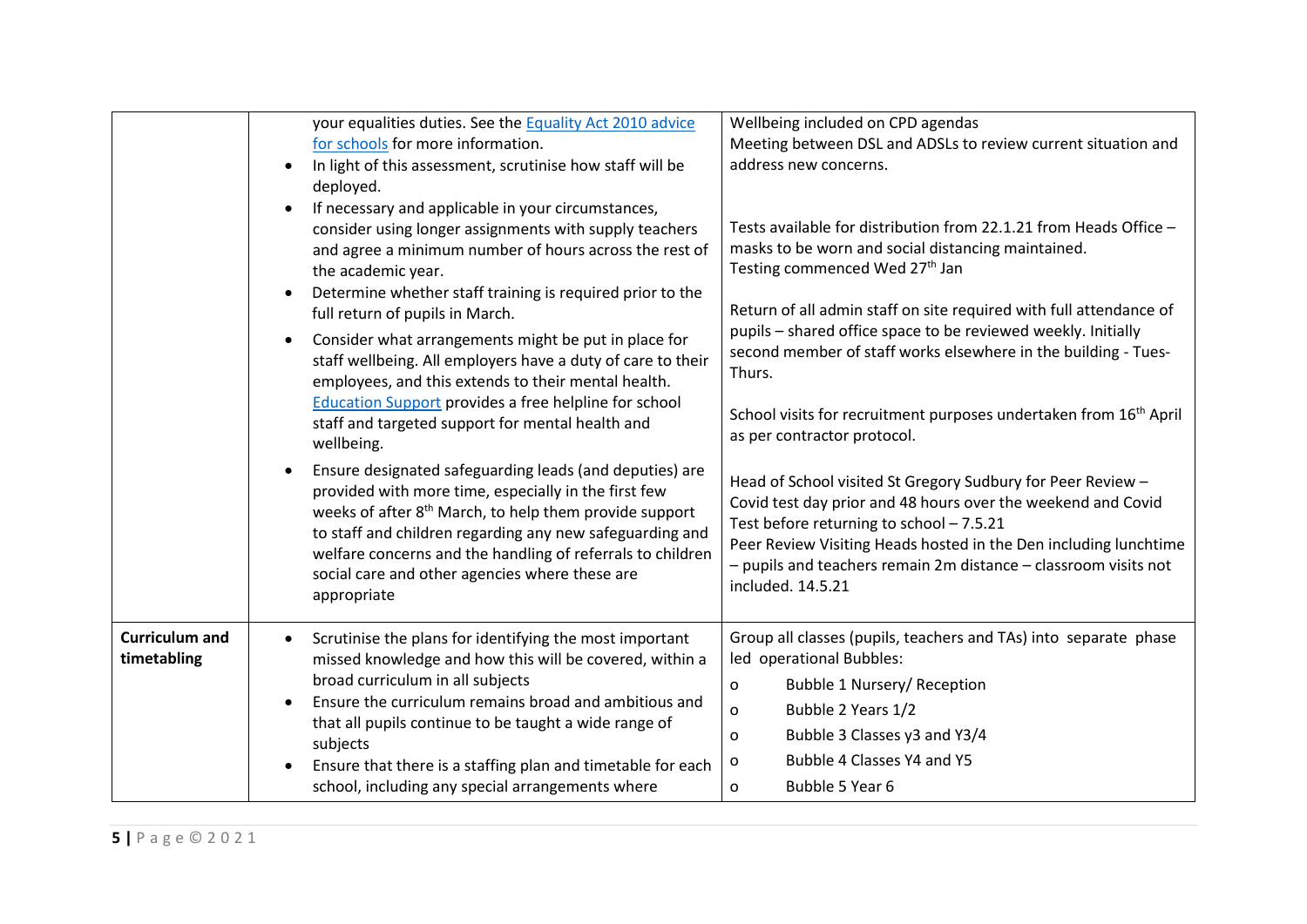| necessary and practicable e.g. staggered starting and      | Use Bubble structure to determine all timetabled school<br>$\bullet$                               |
|------------------------------------------------------------|----------------------------------------------------------------------------------------------------|
| ending times of the school day, drop off and collection    | routines and activities, including staggered start and end to                                      |
| and/or break and lunch arrangements                        | school day etc. As per protocols for Sept 2020                                                     |
| Scrutinise the plan for spending the trust's allocation of | Plan for deployment of MDS in identified and consistent<br>$\bullet$                               |
| tuition funding and ensure curriculum alignment and        | phase led bubbles maintained as per Sept.                                                          |
| relevant training is in place (Education Endowment         | Information confirming March 2021 start and end of day                                             |
| Foundation guidance can be found here)                     | entrance / exit points and timings shared with staff and parents                                   |
| Scrutinise plans for how remote education will be offered  | 24.2.21                                                                                            |
| where a class, group or small number of pupils need to     | Recovery curriculum based on formative assessment in weeks up                                      |
| self-isolate (online learning resources here, Oak National | to Easter. Year-end tests used for Y5 and Y6 and end of March.                                     |
| Academy here, technology support here, guidance for        | Focus on key priorities until first half term and review. Year end                                 |
| parents on supporting home learning here, guidance for     | assessments planned for June for Y1-6. EYFS assessments as per                                     |
| parents of children with SEND to support home learning     | Profile. No statutory assessments to be submitted                                                  |
| here and EEF best evidence in remote learning can be       |                                                                                                    |
| found here - there is also a summary of findings and a     | Catch Up Sessions for KS1 and UKS2 resume 9 <sup>th</sup> March focusing<br>on identified weakness |
| toolkit to support home learning.                          |                                                                                                    |
| Review the approach to physical activity within the        | All subjects will be taught but swimming and educational                                           |
| school day, ensuring pupils remain in consistent groups    | residential visits are on hold until guidance changes                                              |
| where possible, sports equipment is thoroughly cleaned     | Physical activity will take place in class groups, equipment will be                               |
| between each use, contact sports are avoided and           | thoroughly cleaned between each use. Outdoor physical activity                                     |
| outdoor sports are prioritised where possible, and large   | will be prioritised along with maximising distancing between                                       |
| indoor spaces used where not, maximising distancing        | pupils.                                                                                            |
| between pupils and paying attention to cleaning and        | Sports club reopening postponed until April due to limitations of                                  |
| hygiene.                                                   | space with Wraparound provision - reopened 12.4.21 as outside                                      |
| Review your before and after-school provision and plan     | activities                                                                                         |
| whether/ how to restart. And ensure where parents are      | Hot grab and go offer to be adopted as per September to ensure                                     |
| using external providers, that the school or trust has a   | maximum benefit from universal infant and free school meals.                                       |
| plan in place to and consider how such provision will      |                                                                                                    |
| work alongside their wider system of controls, including   | Packed lunches can be brought from home                                                            |
| keeping children within their year groups or bubbles       | Pupils dine in three sittings 11:45 12:15 12:40 in the Hall -                                      |
| where possible.                                            | cleaning of tables/touchpoints in between. Outdoor areas zoned                                     |
|                                                            | and bubbles the same as arrival and departure. Benches moved                                       |
|                                                            | to outside Y6 to provide outside eating area in good weather.                                      |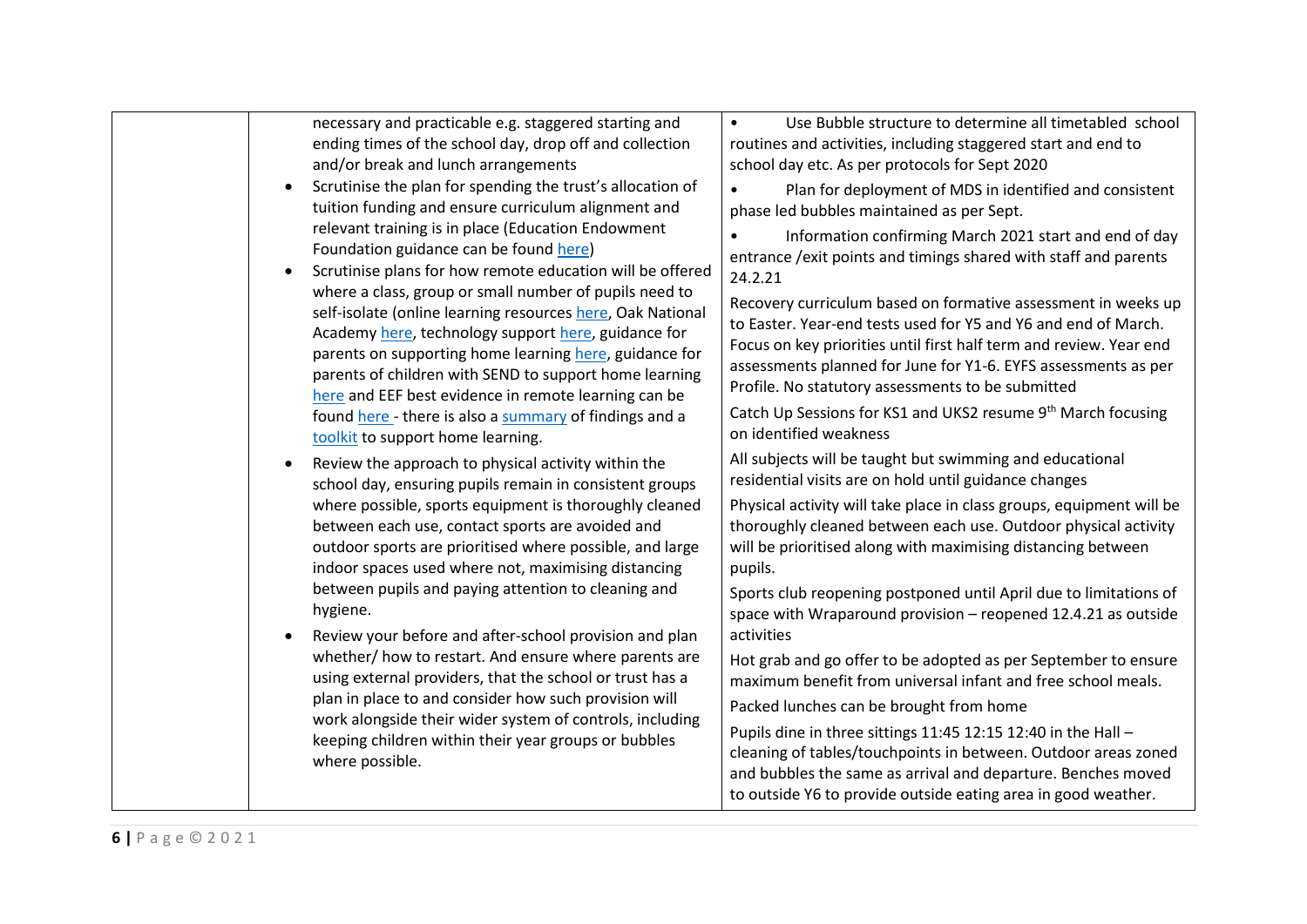|                                   |                                                                                                                                                                                                                                                                                                                                                                                                                                                                                                                                                                                                                                                                                 | Wraparound recommences in Hall for both sessions and all<br>sessions must be booked in advance. Pupil drop off and collection<br>from central gates - bell provided. Hall space divided to<br>accommodate bubbles as separate groups<br>Key Stage and Class Masses to be discussed when priest is no<br>longer shielding (14.3.21)<br>PE Kits - all items to be labelled and left on own space. No shared<br>PE Kits. PE Kits sent home for washing at least once every half<br>term.<br>Remote learning offer remains in place for pupils who are self-<br>isolating. |
|-----------------------------------|---------------------------------------------------------------------------------------------------------------------------------------------------------------------------------------------------------------------------------------------------------------------------------------------------------------------------------------------------------------------------------------------------------------------------------------------------------------------------------------------------------------------------------------------------------------------------------------------------------------------------------------------------------------------------------|------------------------------------------------------------------------------------------------------------------------------------------------------------------------------------------------------------------------------------------------------------------------------------------------------------------------------------------------------------------------------------------------------------------------------------------------------------------------------------------------------------------------------------------------------------------------|
| <b>Policies and</b><br>procedures | Review at least the following policies and procedures and<br>if you have addendums to policies consider whether<br>these need to be amended or removed:<br>Health and safety<br>Child protection and safeguarding (safeguarding and<br>remote education here)<br>Attendance<br>Behaviour<br>Exclusions<br>Pastoral/Welfare<br>Consider whether enhanced safeguarding and welfare<br>provision needs to be put in place - plan for the potential<br>increase in disclosures and welfare needs including<br>mental health<br>Amend procedures for fire drills<br>Assess whether any other trust and/or school-based<br>policies and procedures need to be reviewed and<br>amended | Review current arrangements but resume Sept parameters<br>Lateness Protocols - Pupils arriving after their gate has closed to<br>ring the bell on the central gate and await admin staff to escort<br>to class.<br>Protocols for contractors<br>Remote Learning Policy remains in place<br><b>Remote Learning Audit</b><br>Visitor protocols - details stored for two weeks with permission<br>Covid Coordinator - Andi Registration Assistant - Admin Staff as<br>per rotaed days                                                                                     |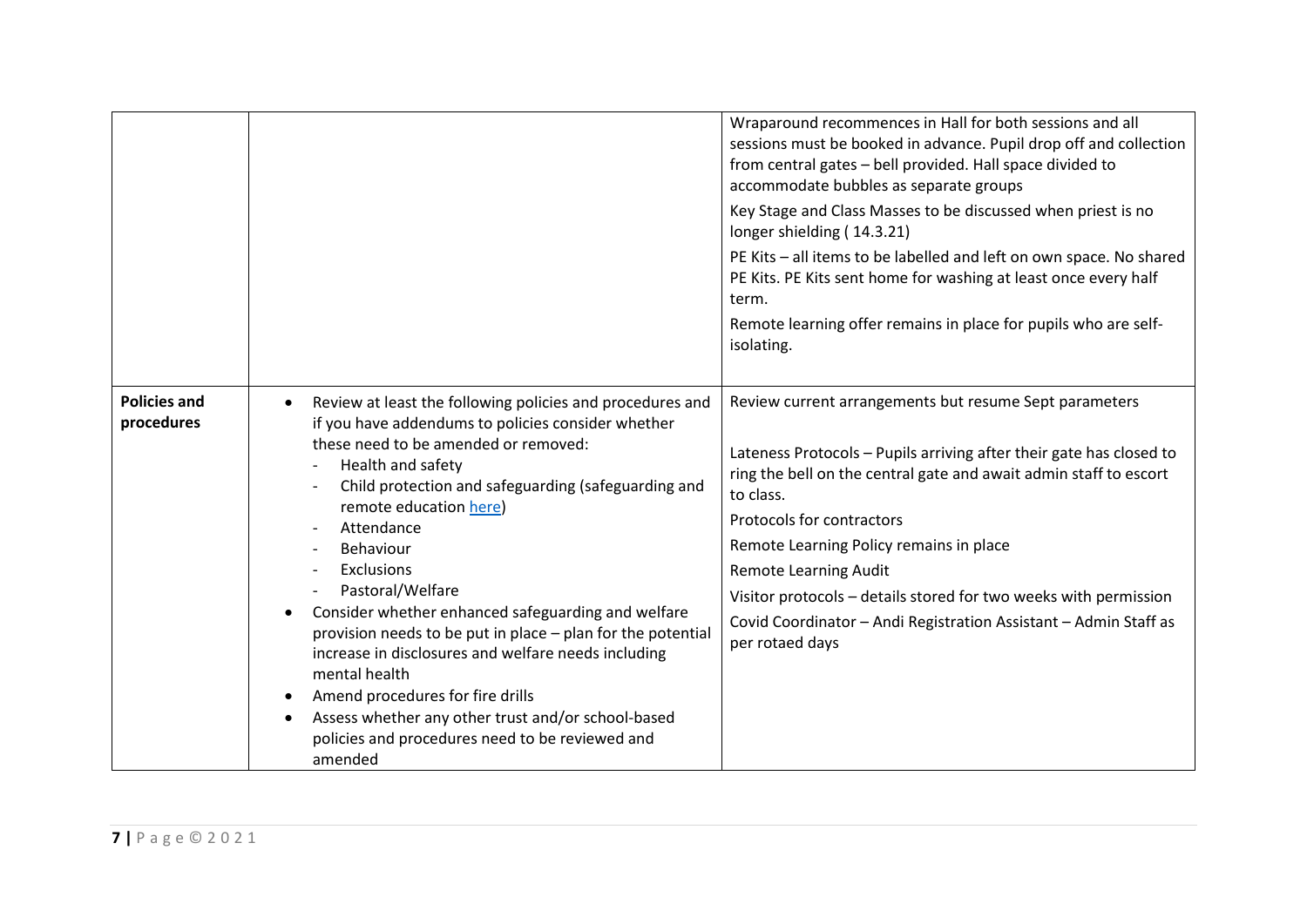|                                                    | Consider whether any delegations in your scheme of<br>$\bullet$<br>delegation need to be amended or stood down                                            |                                                                                                                                                                      |
|----------------------------------------------------|-----------------------------------------------------------------------------------------------------------------------------------------------------------|----------------------------------------------------------------------------------------------------------------------------------------------------------------------|
| School kitchens,<br>supply chains<br>and contracts | Scrutinise plans to reopen school kitchens and<br>compliance with the guidance for food businesses on<br>COVID-19                                         | The expectation is that all furloughed staff including those<br>employed by external providers will return to work on March 8th.<br>See risk assessment from Vertas. |
|                                                    | Reactivate and amend catering and/or cleaning<br>contracts, including bringing staff out of furlough where<br>necessary if this has not already been done | FSM provision for over the lockdown made using Edenred<br>vouchers. Self isolating families can receive parcels through<br>school catering                           |
|                                                    | Reactivate supply chains if this has not already been<br>done                                                                                             | No adults will enter the school site without prior arrangement<br>from the school.                                                                                   |
|                                                    | Ensure there is free school meals provision over the<br>holiday period                                                                                    | Magic Wand retained for 2020-21 cleaning contract<br>Fruit and Veg scheme for KS1. Additional handwashing / gloves                                                   |
|                                                    | Check suppliers know and understand the system of<br>controls and hygiene arrangements                                                                    | for distribution of larger pieces of fruit.<br>The same protocol in operation during Wraparound                                                                      |
|                                                    | Agree approach to any scheduled or ongoing building<br>works in relation to safety                                                                        | Vertas added to contact list in case of positive test as per their<br>request and staff invited to be part of LFD testing.                                           |
|                                                    |                                                                                                                                                           | Cleaning and Wraparound providers invited to be part of LFD<br>testing. 1 refusal                                                                                    |
|                                                    |                                                                                                                                                           | Catering provision unchanged                                                                                                                                         |
| <b>Communications</b>                              | Plan and agree communications to staff, including but<br>not limited to:                                                                                  | Risk Assessment shared with Trust 26.2.21 / Staff, Governors and<br>Parents 3.3.21 / Website 3.3.21                                                                  |
|                                                    | Arrangements for keeping staff and pupils safe                                                                                                            | Staff and parent letters sent 24.2.21                                                                                                                                |
|                                                    | Staff deployment and attendance expectations                                                                                                              | Information published on website 24.2.21                                                                                                                             |
|                                                    | Curriculum and timetabling                                                                                                                                | The expectation is to continue with regular staff CPD sessions -                                                                                                     |
|                                                    | Workload and wellbeing                                                                                                                                    | initially via Teams.                                                                                                                                                 |
|                                                    | Training                                                                                                                                                  | PPA time on Wednesday morning, Tuesday, Wednesday and                                                                                                                |
|                                                    | Plan and agree communications to parents/carers,<br>including but not limited to:                                                                         | Thursday afternoon in Large Den/Studio - 22.3m <sup>2</sup>                                                                                                          |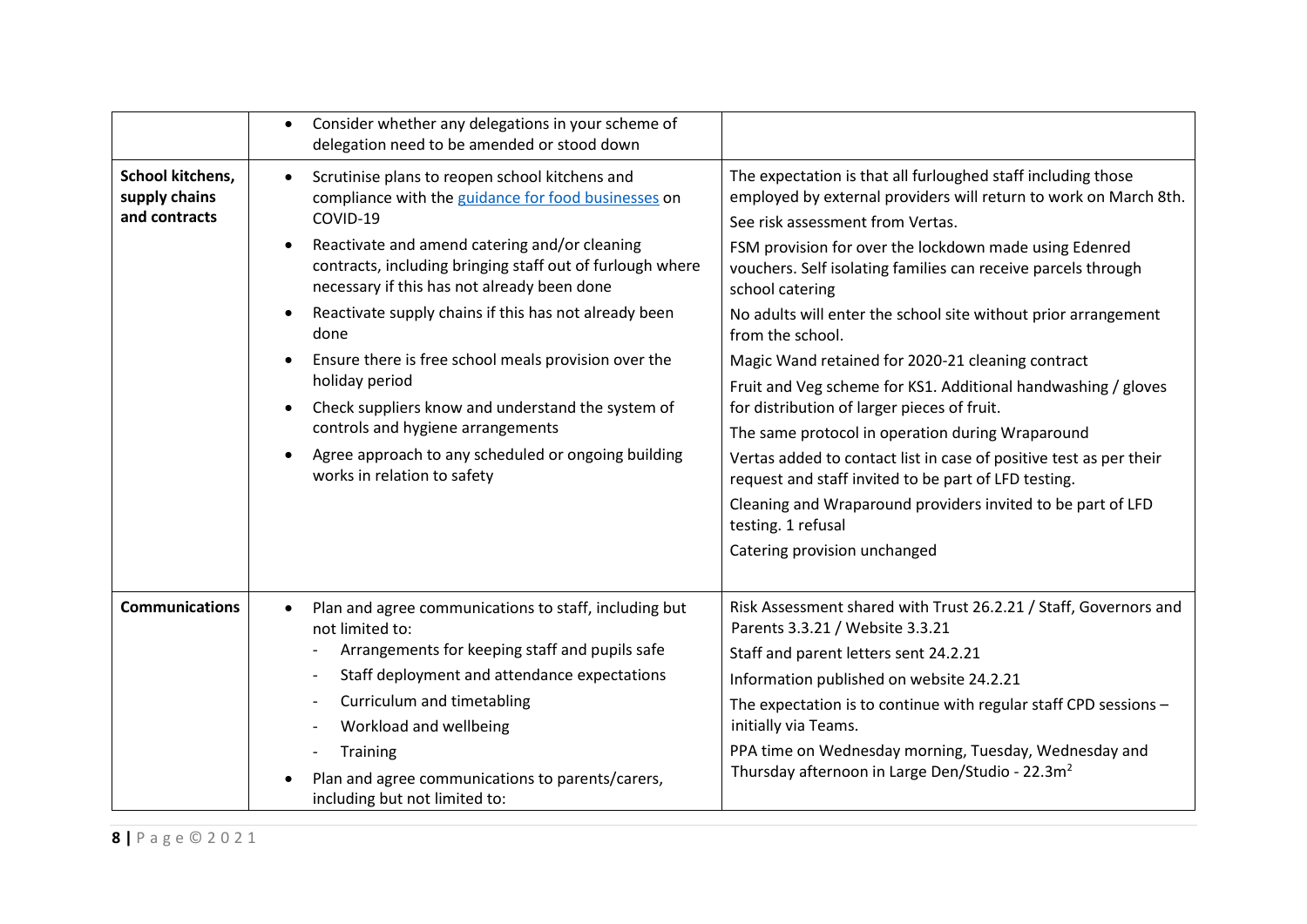| Attendance expectations<br>Uniform expectations                                                                                                                                        | HoS meets with Exec Head at least weekly and attends weekly<br>Trust Head Operations Group Zoom                                                                                                                                                                                                                                                                                                                                                                                |
|----------------------------------------------------------------------------------------------------------------------------------------------------------------------------------------|--------------------------------------------------------------------------------------------------------------------------------------------------------------------------------------------------------------------------------------------------------------------------------------------------------------------------------------------------------------------------------------------------------------------------------------------------------------------------------|
| The curriculum<br>Transport<br>Dropping off and picking up<br>Parents/ carers visiting the school<br>Agree the frequency of communications with parents or<br>delegate to school-level | Parent Consultations via video call w/c 1.3.21<br>Monthly newsletters to parents reiterate expectations and share<br>changes.<br>Weekly parish newsletters shared with whole school community.<br>Updated DfE guidance for parents sent 19.3.21<br>Drop off / collection protocols reissued to parents 13.4.21<br>LGB continues to meet remotely<br>Advice issued to parents for increased vigilance following local<br>outbreak in Haverhill linked to school parents 14.5.21 |

## **Decisions and actions to manage the financial and educational impacts and regulatory and accountability environments**

| <b>Financial impacts</b> | Ensure additional cost pressures due to COVID-19 have been identified and an end-of-year forecast which factors<br>$\bullet$<br>them in has been produced for the board                                                                                                                                                                                                                                                                                                                        |
|--------------------------|------------------------------------------------------------------------------------------------------------------------------------------------------------------------------------------------------------------------------------------------------------------------------------------------------------------------------------------------------------------------------------------------------------------------------------------------------------------------------------------------|
|                          | Assess whether schools in the trust are eligible for financial support (DFE has published guidance on the financial<br>$\bullet$<br>support schools and trusts will receive to reimburse them for exceptional costs incurred during COVID-19. These<br>relate to increased premises-related costs; support for free school meals for eligible children who are not attending<br>school and where those costs are not covered by the FSM national voucher scheme and additional cleaning costs) |
|                          | Assess impact on reserves and review reserves policy<br>$\bullet$                                                                                                                                                                                                                                                                                                                                                                                                                              |
|                          | Assess impact on three-year financial strategy<br>$\bullet$                                                                                                                                                                                                                                                                                                                                                                                                                                    |
|                          | Explore additional sources of income<br>$\bullet$                                                                                                                                                                                                                                                                                                                                                                                                                                              |
|                          | Review policy and procedures related to fraud (see Fraud Control in Emergency Management: COVID-19 UK<br>$\bullet$<br>government guide)                                                                                                                                                                                                                                                                                                                                                        |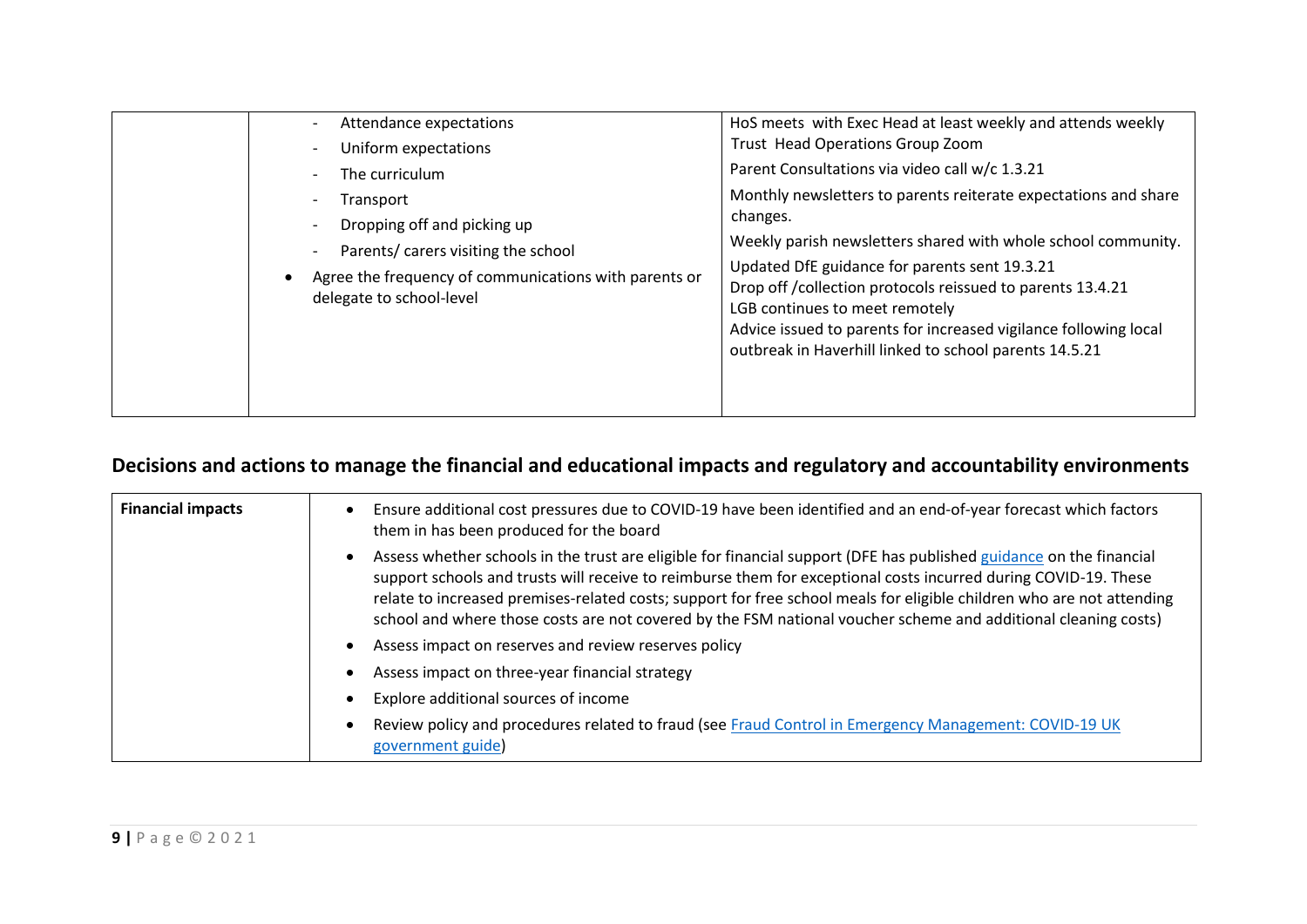| <b>Educational impacts</b>    | Keep educational impacts under review - ensure a trust-wide plan is in place to assess educational impacts,<br>specifically gaps in learning, and that the plans address these in the short and medium term (see curriculum section<br>above)                                                                                                                                                                                                     |
|-------------------------------|---------------------------------------------------------------------------------------------------------------------------------------------------------------------------------------------------------------------------------------------------------------------------------------------------------------------------------------------------------------------------------------------------------------------------------------------------|
| <b>Regulatory environment</b> | Review the new regulatory requirements in the Academies Financial Handbook which came into force in September<br>$\bullet$<br>2020 (summarised in annex B below)<br>Agree a plan for internal scrutiny.<br>Agree the arrangements for external audit and associated returns.                                                                                                                                                                      |
|                               | Keep under review the statutory timescales for returns that have been paused or deferred - ESFA published guidance<br>on reducing burdens which includes a full list of returns that have been cancelled, paused or deferred                                                                                                                                                                                                                      |
| Accountability<br>environment | Review the arrangements for school and trust accountability and the performance management policy in the light of<br>how school and trust external accountability will be handled. Please note that guidance states that teachers must not<br>be penalised during the appraisal process or any subsequent pay progression decisions because of the decision to<br>restrict pupil attendance at schools.                                           |
|                               | Performance tables were not published for the 2019 to 2020 academic year. DfE will not judge schools on data based<br>$\bullet$<br>on exams and assessments from 2020. DfE will not publish data based on exam and assessment results from summer<br>2021 on school and college performance tables. Read coronavirus (COVID-19): school and college accountability to<br>see what this means for accountability in 2019 to 2020 and 2020 to 2021. |